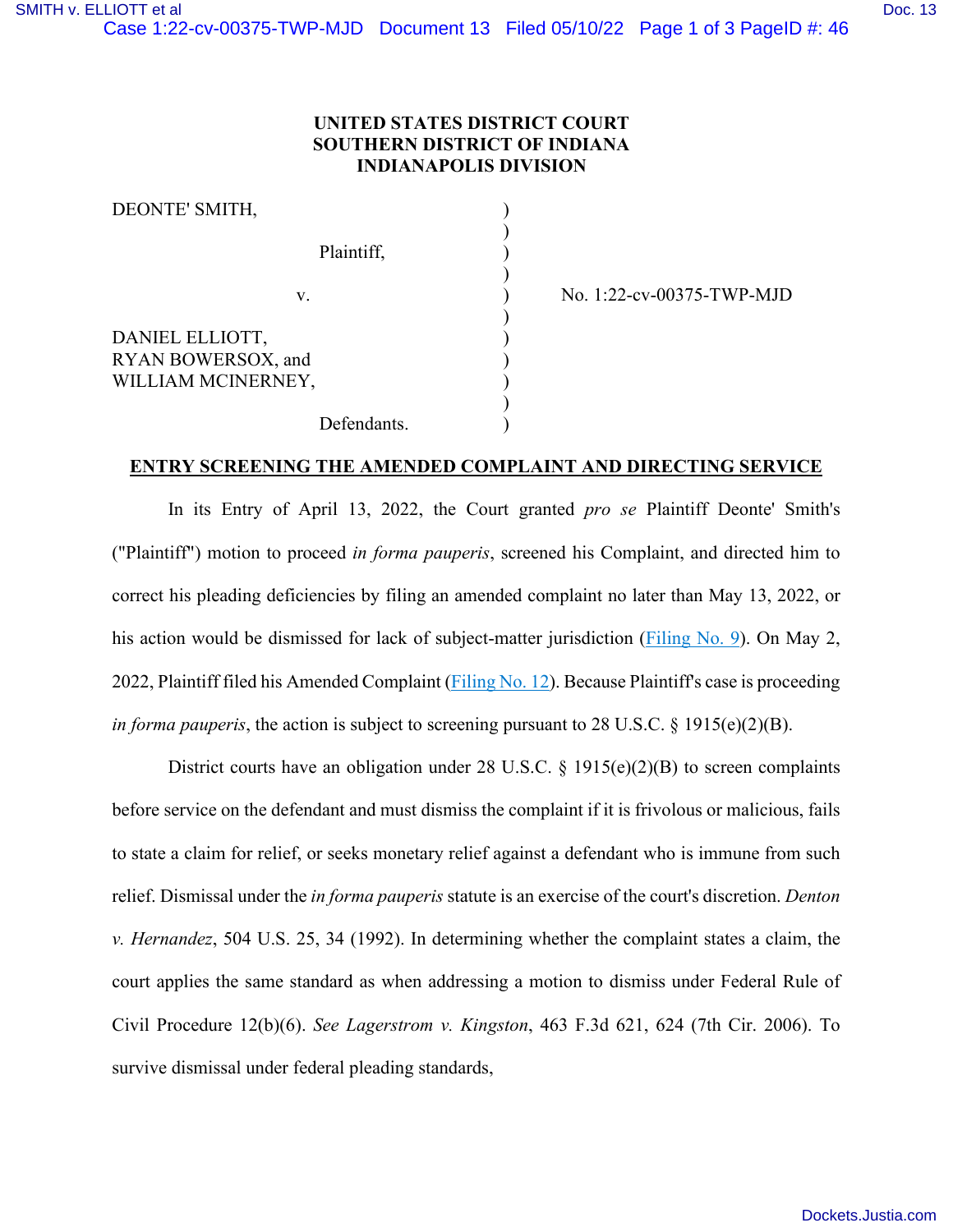[the] complaint must contain sufficient factual matter, accepted as true, to state a claim to relief that is plausible on its face. A claim has facial plausibility when the plaintiff pleads factual content that allows the court to draw the reasonable inference that the defendant is liable for the misconduct alleged.

*Ashcroft v. Iqbal*, 556 U.S. 662, 678 (2009). Thus, a "plaintiff must do better than putting a few words on paper that, in the hands of an imaginative reader, *might* suggest that something has happened to her that might be redressed by the law." *Swanson v. Citibank, N.A.*, 614 F.3d 400, 403 (7th Cir. 2010) (emphasis in original).

In this civil action, *pro se* Plaintiff has filed an Amended Complaint against Defendants Daniel Elliott, Ryan Bowersox, and William McInerney each of whom is an Indianapolis Metropolitan Police Department officer (collectively, "Defendants"). Plaintiff brings this action against the Defendants pursuant to 42 U.S.C. § 1983 for violation of his Fourth, Fifth, and Fourteenth Amendment rights. Plaintiff alleges that on October 21, 2020, he was forcefully removed from his vehicle, illegally searched and seized, and unlawfully detained by the police officer Defendants. He seeks declaratory judgment as well as compensatory damages in the amount of \$350,000.00 and punitive damages in the amount of \$250,000.00. [\(Filing No. 12\)](https://ecf.insd.uscourts.gov/doc1/07319254740). At this time, the Court has not determined that the action must be dismissed pursuant to  $\S$  1915(e) and therefore **shall proceed**. This ruling is without prejudice to the filing of a proper Rule 12 motion.

Because Plaintiff is proceeding *in forma pauperis*, Federal Rule of Civil Procedure 4(c)(3) requires the Court to order service for him. Accordingly, the Clerk is **designated** pursuant to Rule 4(c)(3) to issue process to Defendants Daniel Elliott, Ryan Bowersox, and William McInerney in the manner specified by Rule 4(d). Process shall consist of the Amended Complaint [\(Filing No.](https://ecf.insd.uscourts.gov/doc1/07319254740)  [12\)](https://ecf.insd.uscourts.gov/doc1/07319254740), applicable forms (Notice of Lawsuit and Request for Waiver of Service of Summons and Waiver of Service of Summons), and this Entry. Because the Amended Complaint names Daniel